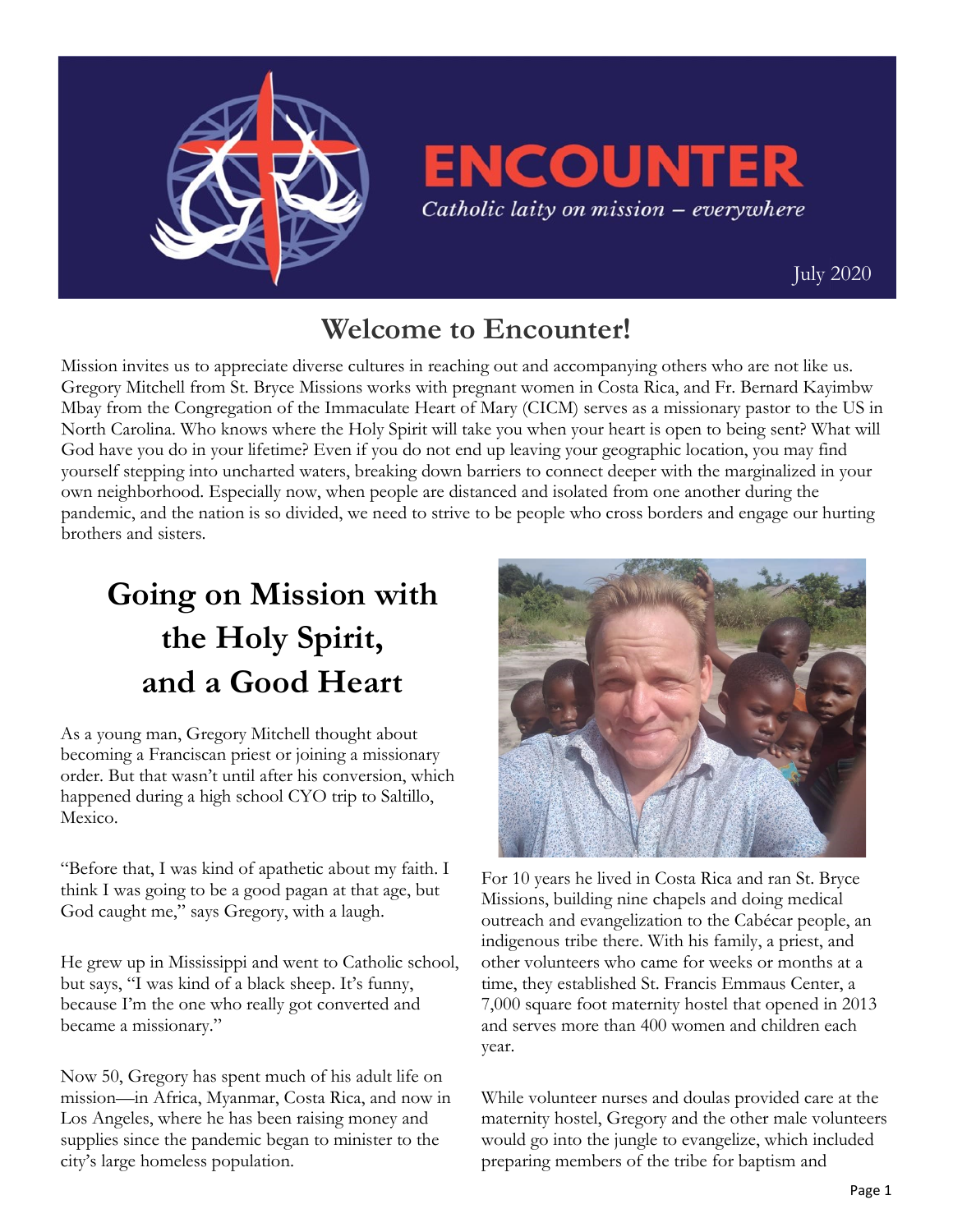

developing a catechism for the island's indigenous men and women.

"My form of evangelism is humble and missiology based," he says of those years in Costa Rica. "I didn't try to change their culture. I believe Christ is there to uplift what's good in their culture. It was quite humbling. I just did it mostly through naivete and a good heart and the Holy Spirit."

Although Gregory didn't typically assist at the maternity hostel, that doesn't mean he never delivered a baby—or two, in fact! But more typically, he drove the ambulance, cooked, and prepared a lot of baby bottles. He feels it changed him and made him more deeply aware of the kind of man he aspired to be.

"I learned how to be very sensitive," he says. "It may sound funny, but when you've got 10 pregnant women you're cooking for, you get to see the sensitivities and struggles of what women go through.

#### **"I didn't try to change their culture. I believe Christ is there to uplift what's good in their culture."**

In 2018, St. Bryce Missions turned the maternity hostel over to the diocese and Gregory and his family returned to the United States. He took a year-long sabbatical, and then the pandemic began, curtailing his travel plans, which included missionary work in England and Myanmar, a place he'd already visited to prepare for mission.

For now, he's in Los Angeles, working among the homeless—something he'd done in New Orleans at one time—as well as putting together a new missionary venture that includes using sacred art and theological presentations to evangelize to people in the developed world.

"There are the pagans in the jungle and the modern

pagans in society who are agnostic," Gregory says.

One of his partners in this new work is a philosophy professor, Melissa Beth, a Secular Carmelite.

Melissa was on a spiritual pilgrimage in India, discerning whether she was called to religious life, when she had a profound prayer experience that sent her in another direction.

**"Gregory does the work he sees that needs to be done … bringing the compassion of Christ, as well as food and water, to men and women experiencing homelessness during the pandemic."**

"At the last minute, the Lord spoke to me and said I was being called to a new evangelization," she says. "Then I met Greg and said, 'this is what it's all about.'"

The two, along with a third partner who is a sacred artist, had hoped to be evangelizing in England by now and still plan to get there, when travel restrictions are eased.

Meantime, Gregory does the work he sees that needs to be done. And for now, that includes bringing the compassion of Christ, as well as food and water, to men and women experiencing homelessness during the pandemic.

"While I'm here, I'll look for the good I can do rather than just being idle," he says. "The way I look at it, I'm a missionary. Wherever I go, I can have an apostolate and do something."

For more information about St. Bryce Missions, visit [https://www.stbryce.org/.](https://www.stbryce.org/)

Article by Julie Bourbon, ENCOUNTER Editor

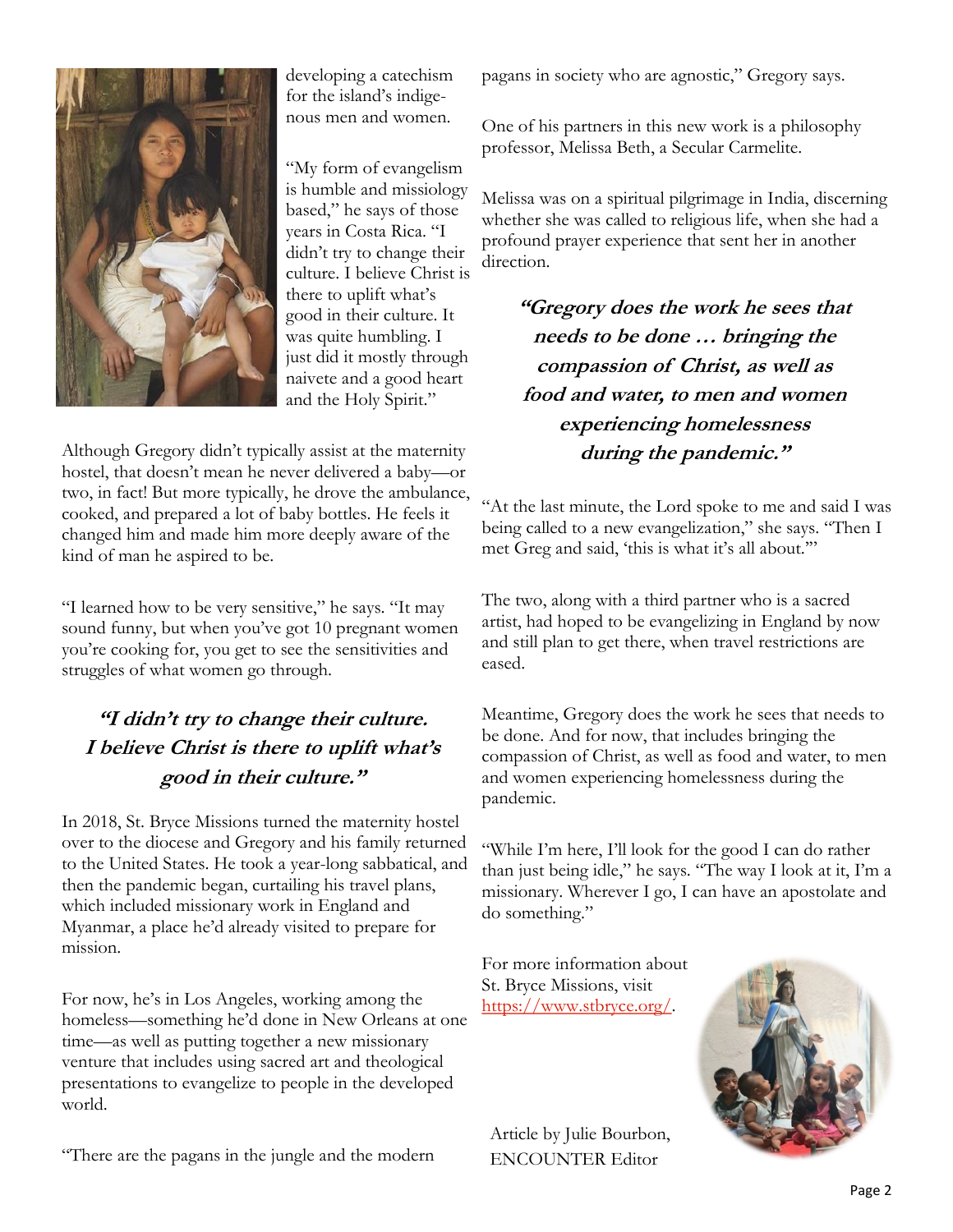

"The joy and pain of being a missionary" was the first testimonial experience I ever heard from a missionary when I entered our missionary religious order, the Congregation of the Immaculate Heart of Mary (CICM).

The confrere who shared that experience was a Congolese missionary in the Dominican Republic. He was referring to the joy he experienced in his missionary life and the mistakes and awkward moments it took him to immerse in the culture of his missionary country. Before that, all I knew about missionaries were the wonderful memories I had of Belgian missionaries who evangelized my home country, the Democratic Republic of Congo. As I was growing up, I saw Belgian missionaries immerse themselves in the African culture: they shared people's joy, ate their food, danced traditional rhythms, learned proverbs. But they also experienced the pain when, for instance, people struggled under the 32 years of oppression, corruption, and dictatorship of the former president Mobutu. Since that time, I realized that being a missionary will always have that empathetic mix of feelings: the joy and the pain of the people you are sent to are also the joy and pain of the missionary.

When it was announced I was going to be sent as a missionary to the United States, I was excited and joyful. I had heard about the "American dream" magic but also about the cowboy movies that left room for the fear of the unknown. When I met the real American people, I did not experience anything but hospitality, love, and affection; it is my continual honeymoon. I enjoy the

**"...I realized that being a missionary will always have that empathetic mix of feelings: the joy and the pain of the people you are sent to are also the joy and pain of the missionary."**

## **Racism and Human Dignity**

By Father Bernard Kayimbw Mbay, CICM

American traditions, way of life, and holidays. In Texas, I always participated in the fourth of July parade, and I heard many people saying: "I love a patriotic priest." I am fascinated by American achievements in the history of humanity. Part of our missionary creed is the time that we take to appreciate, learn, and immerse in the culture, embrace the flag, love the people we are sent to.

### **"The pain of a missionary is everything that hurts the sacred image of God in each person…"**

Reflecting on my joys and pains of being a missionary to America, I can only say that every country has its best things and its problems. As missionaries, we are commissioned to bring good tidings, but at the same time, we are the conscience of our society. That is why the joy and pain of the people are also the joys and pains of the missionary. We, CICM, have had missionaries martyred in Guatemala; others in China during the Boxer Rebellion; still others were expelled from the Dominican Republic for being the voice of the voiceless. The pain of a missionary is everything that hurts the sacred image of God in each person, just like God's indignation when Cain killed his own brother, Abel (Genesis 4:10).

Looking back at the history of the United States, I can tell that African Americans are living in a society that was not designed for them, and racism is the problem. As I hear it said, slavery is America's original sin, and there has not been a proper healing for both the wounded and the guilty.

When hate, anger, and hostility turn into oppression, dehumanization, squeezing the economic breath, and mistreatment of a category of people just because of their skin color, that is racism. Racism is evil because it attacks the inherent dignity of the human person, created in the image and likeness of God.